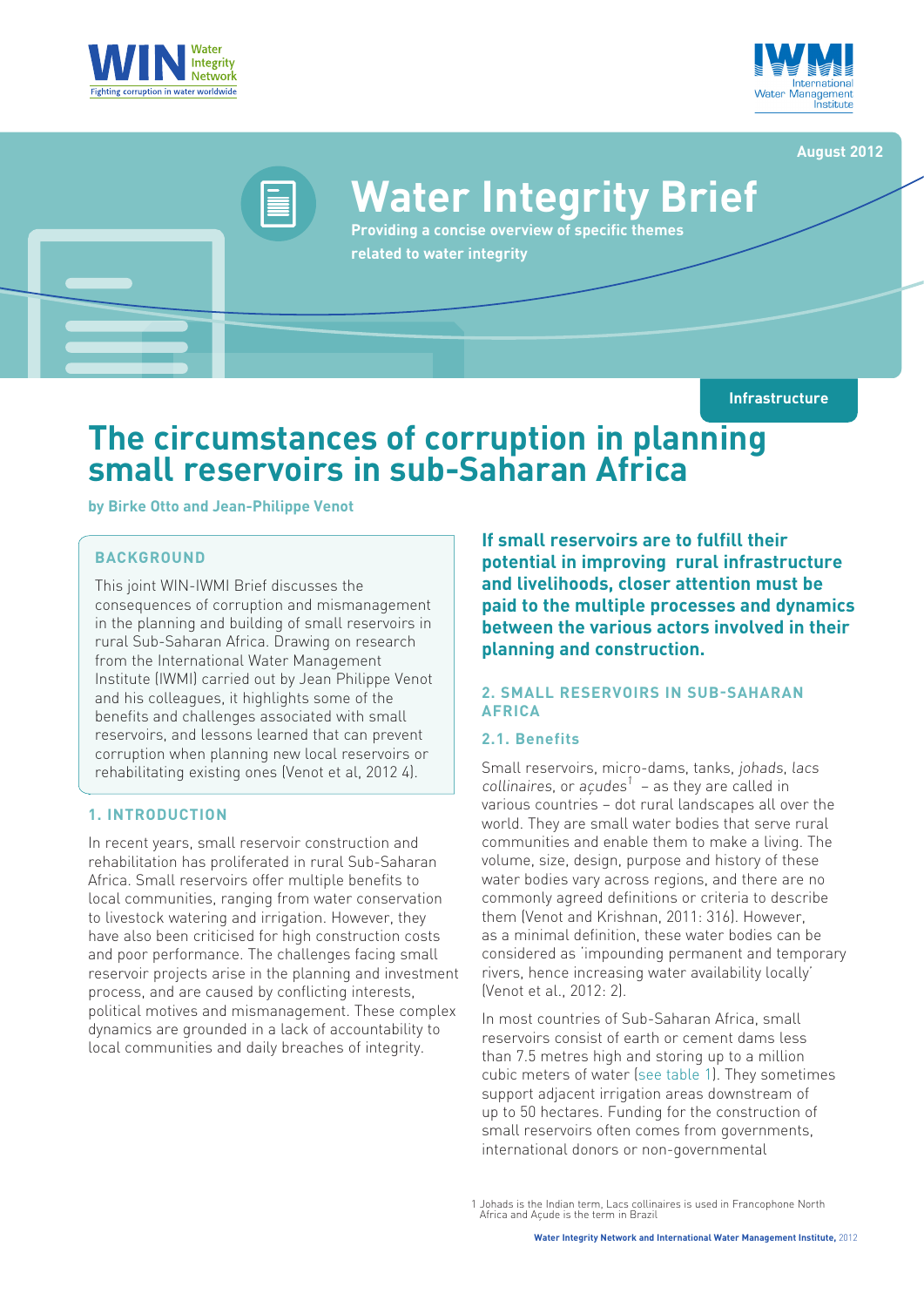



#### **TABLE 1 Small dams in numbers: sample countries in Sub-Saharan Africa**

organisations (NGOs), while local water authorities, committees or associations are responsible for their management and maintenance (AG Water Solutions, 2011b). Since the 1990s, the development community has shown renewed interest in the construction and rehabilitation of these comparatively small infrastructure projects, as they are particularly useful for soil and water conservation, drought-proofing measures and enabling a wide range of livelihoods.

In rural regions, these water reservoirs support community-based irrigation, livestock rearing, fisheries, cottage industries and domestic needs, such as cooking and bathing. These small reservoirs enhance rural incomes and contribute to food security, helping to limit migration from rural areas. They are also considered a buffer against extreme weather conditions and climatic change (Venot et al., 2012; see also Fromageot et al., 2006; McCartney and Smakhtin, 2010; Savy et al., 2006).

#### **2.2. Shortcomings of small water reservoirs**

The numerous benefits of small reservoirs are often weighed against their shortcomings. These are predominately management-oriented and technical in nature. Key criticisms include:

- High construction costs for small reservoirs in relation to their benefits
- Region-specific design, which makes replication difficult
- Exclusion of local communities from the planning. design, construction and maintenance process
- Poor-quality construction and low performance
- Inconsistent commitment by governments and donors

A detailed ethnographic study of the planning and implementation of two small reservoirs in Ghana conducted by Venot et al. (2011, 2012) shows that many of the shortcomings relating to high costs and mismanagement could have been prevented if closer attention had been paid to the varying motivations, interests and dynamics of all the actors involved. These shortcomings include corrupt practices and a lack of accountability in planning and implementation. The following section focuses on the dynamics of the planning and implementation phase of small reservoir projects, and how these can result in disadvantages such as increase corruption risks, excessive costs and poor-quality construction.

#### **3. DYNAMICS IN THE PLANNING AND IMPLEMENTATION PROCESSES**

The studies conducted in Ghana (Venot et al., 2011) show that a number of factors increase the risks of corruption in the planning and construction of small reservoirs. These include political agendas and bad management (such as insufficient timescales, low-quality feasibility studies, delays in payment, and insufficient constructionsite supervision). These generate unnecessary costs and lower the quality of small reservoirs. Table 2 highlights the shortcomings at a macro-level that are grounded in daily working situations, while some of the key management challenges are examined below



#### **For more information, comments and suggestions visit:**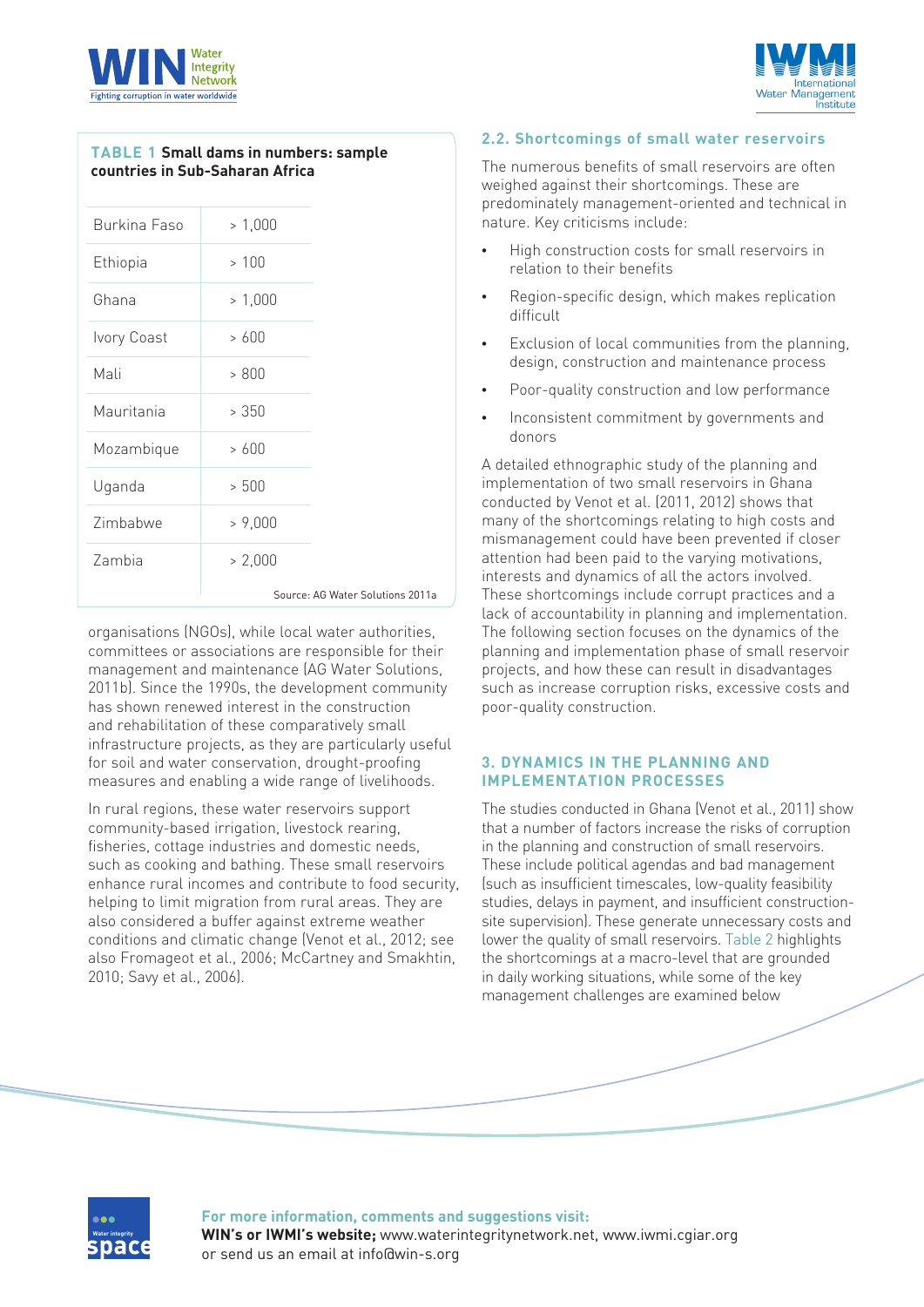



|                                                             | Macro-level inadequacies                                                                                                                                                                                                                                                                                                                                                                                                                                                                                       | Daily working circumstances                                                                                                                                                                                                                                                                                                                                                                                                                                                                                                                                                   |
|-------------------------------------------------------------|----------------------------------------------------------------------------------------------------------------------------------------------------------------------------------------------------------------------------------------------------------------------------------------------------------------------------------------------------------------------------------------------------------------------------------------------------------------------------------------------------------------|-------------------------------------------------------------------------------------------------------------------------------------------------------------------------------------------------------------------------------------------------------------------------------------------------------------------------------------------------------------------------------------------------------------------------------------------------------------------------------------------------------------------------------------------------------------------------------|
| <b>Identification of</b><br>site, planning and<br>financing | Prestige projects<br>$\bullet$<br>Pressure to disburse funds<br>$\bullet$<br>Bias towards capital-intensive op-<br>$\bullet$<br>tions<br>Weak transparency and accountabil-<br>$\bullet$<br>ity - notably towards local communi-<br>ties<br>Discrepancy between projects and<br>$\bullet$<br>national priorities and strategies                                                                                                                                                                                | Individuals assessed in relation to<br>$\bullet$<br>the volume and number of projects,<br>rather than their outcomes<br>Project buys in political support<br>$\bullet$<br>Cover-up of fraudulent practices (e.g.<br>$\bullet$<br>kickbacks) through design, over-<br>estimation of costs and complex<br>procedures                                                                                                                                                                                                                                                            |
| Management and<br>programme design                          | Weak interaction, accountability and<br>$\bullet$<br>information flows between multiple<br>centres of decision making<br>Weak transparency and accountabil-<br>$\bullet$<br>ity - notably towards local communi-<br>ties<br>Disregarded or low-quality feasibility<br>$\bullet$<br>studies                                                                                                                                                                                                                     | Project buys in political support<br>$\bullet$<br>(influences site selection)<br>Cover-up of fraudulent practices (e.g.<br>$\bullet$<br>kickbacks) through design, over-<br>estimation of costs and complex<br>procedures                                                                                                                                                                                                                                                                                                                                                     |
| <b>Tendering and</b><br>procurement                         | Procedures look good on paper,<br>$\bullet$<br>but are complex and inadequately<br>enforced<br>Poor accountability to communities,<br>$\bullet$<br>and low levels of local empowerment •<br>Low-quality design/bidding docu-<br>$\bullet$<br>ments<br>Lack of time or capacity to evaluate<br>$\bullet$<br>bids and manage contracts                                                                                                                                                                           | Award of contracts is a political act,<br>$\bullet$<br>not a bureaucratic one (selection of<br>unsuitable contractors; cover-up of<br>fraudulent documentation)<br>Tight network of actors, leading to<br>collusion between public servants,<br>contractors and consultants<br>Gift-giving, ("A token of our appre-<br>$\bullet$<br>ciation") is a commonly accepted<br>practice<br>Bribery ('speed money') allows for<br>$\bullet$<br>decreasing transaction costs                                                                                                           |
| Implementation,<br>construction and<br>supervision          | $\bullet$<br>Weak interaction, accountability and<br>information flows between multiple<br>centres of decision making<br>Delays (in work and payment)<br>$\bullet$<br>Little attention to supervision<br>$\bullet$<br>Failure to comply with contract<br>$\bullet$<br>specification and clauses<br>Absence of accountability to com-<br>$\bullet$<br>munities, and low levels of local<br>empowerment<br>Poor capacity and knowledge on the<br>$\bullet$<br>part of contractors, consultants or<br>supervisors | $\bullet$<br>Allow for, and cover up, fraudulent<br>practices, as long as they enable<br>minimal functioning' of projects.<br>Supervising entities rely on contrac-<br>$\bullet$<br>tors to conduct their work (leniency)<br>Tight network of actors, leading to<br>$\bullet$<br>collusion between public servants,<br>contractors and consultants (leads to<br>leniency, kickbacks, overbilling, etc.)<br>Project buys in political support<br>$\bullet$<br>(influences site selection)<br>Source: Table adapted from Venot et al (2012)<br>and Gonzales de Asis et al.(2009 |

### **TABLE 2 Main corruption risks in small-scale water infrastructure projects**



**For more information, comments and suggestions visit:**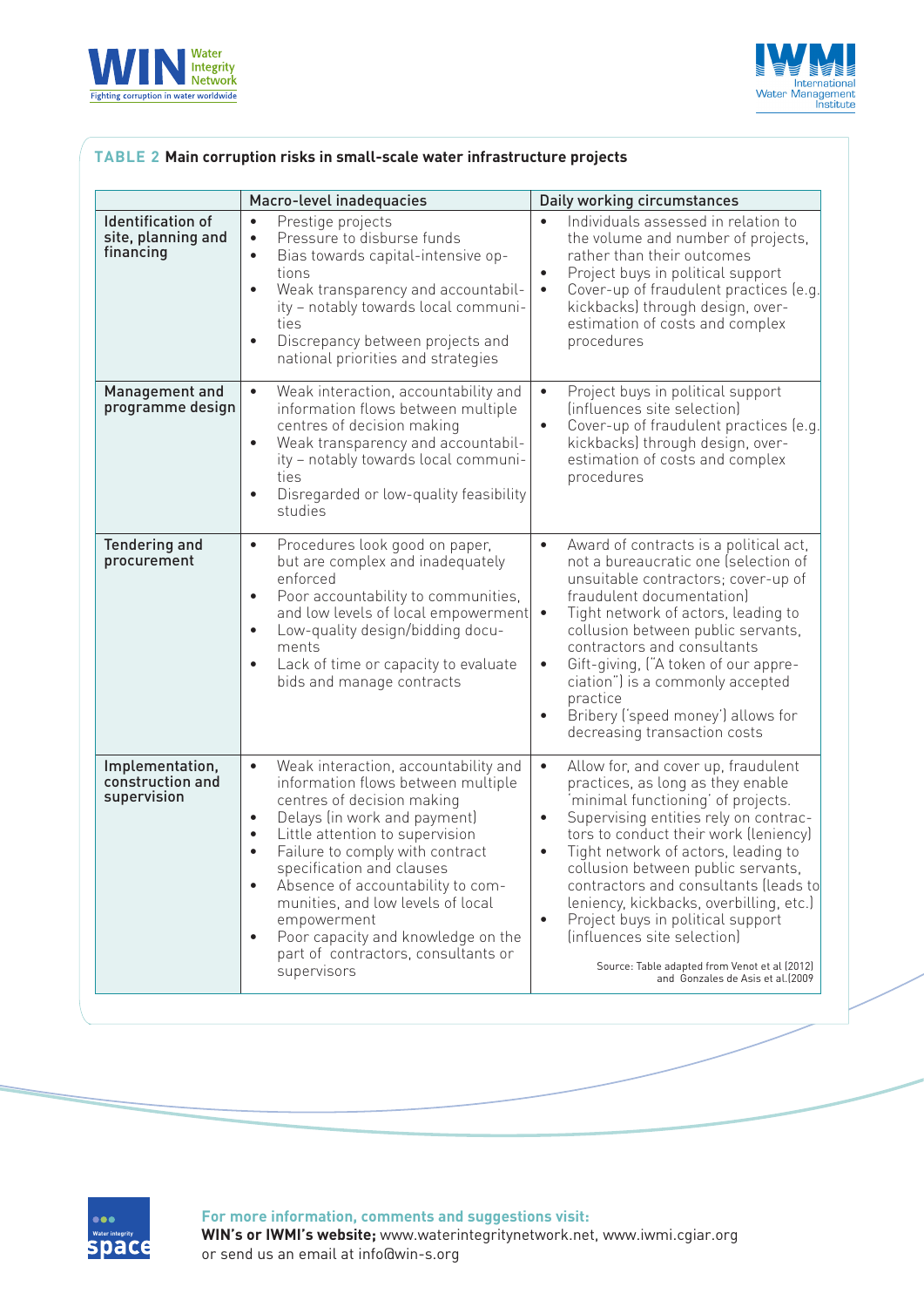





**Micro-Dam in Tigray, Ethiopia** © JP Venot

#### **3.1. Time constraints and poor-quality feasibility studies**

Besides monetary investment, adequate time is crucial for the planning and construction of small reservoirs. Officials and planners often rush processes, in pursuit of their own political or personal agendas. For example, in Ghana during 2007, many dams and small reservoirs were breached due to heavy rains. The government announced plans to rehabilitate numerous ruined dams and reservoirs in an unrealistically short period, without allowing adequate time for the necessary feasibility studies. The rush to rehabilitate the structures did not permit enough time for the collection of acceptable bidding documents. Many were vague in content with approximate design and cost assesments. This breeds opportunities for collusion and bribery between officials and contractors, leading to increased costs or lower-quality construction. Poor feasibility studies, inadequate bidding documents and lower numbers of bids increase the incidence of 'variation orders', through which suppliers can change the original terms of their contract to their benefit. Variation orders can be necessary and warranted in many cases, but in others, they may lead to unjustified and excessive costs. This is particularly likely if communities are not able to help define the scope of a project, and the management focus lies on the disbursement of funds to fulfil donor demands, rather than on local needs (Venot et al., 2011, AG Water Solutions, 2011b).

#### **3.2. Weak enforcement of procurement guidelines**

Most countries have a rigid set of procurement guidelines, often devised with international donors, but they lack enforcement structures and capacity. These guidelines are often neglected due to a lack of time, resources or skills to evaluate bids properly, and an unwillingness to control corruption or follow rules which are often externally imposed. More importantly, political patronage is part of most planning processes (in developing as well as developed countries). However, this is still rarely acknowledged. The Ghana study shows that even though there is a formal separation between contractors submitting the bids and agencies selecting the winners, in reality most actors know and interact with each other. For example, many civil engineers have been trained in the same university department as key agency personnel, or are former colleagues. Interviews revealed that more contracts are awarded based on political affiliations than on bureaucratic processes and clear guidelines. If the suitability of contractors is not the main criterion for selection, this has a serious impact on the cost and quality of small reservoir construction (AG Water Solutions, 2011b; Venot et al., 2011).

#### **3.3. Delays in payment, causing petty corruption**

Red tape in administrative procedures for payments further impedes the planning and implementation process. In Ghana, contractors had to wait from two weeks to 10 months to receive full payment after the completion of work. They often go through numerous bureaucratic steps between the supervisors' site visit and the resulting payment (Venot et al. 2011: 411f), which can force them to resort to petty corruption and 'speed money' (see box 1) to facilitate the process. This is especially the case with smaller contractors who do not have enough working capital to cover delays in payment. Contactors are then incentivised to compensate for the additional costs by carrying out lower-quality work (AG-Water Solutions, 9-2011b). In unrealistically short timeframes, procedural complexity and a lack of transparency may threaten the sustainability of rehabilitation and construction works, forcing contractors to resort to corrupt practices.

#### **3.4. Lack of capacity, funding and on-site accountability**

Studies in Sub-Saharan Africa have shown that low salaries, high staff turnover and insufficient experience hinder construction-site supervision and monitoring. The result is poor-quality work in small reservoir construction. Other constraints to proper supervision



**For more information, comments and suggestions visit:**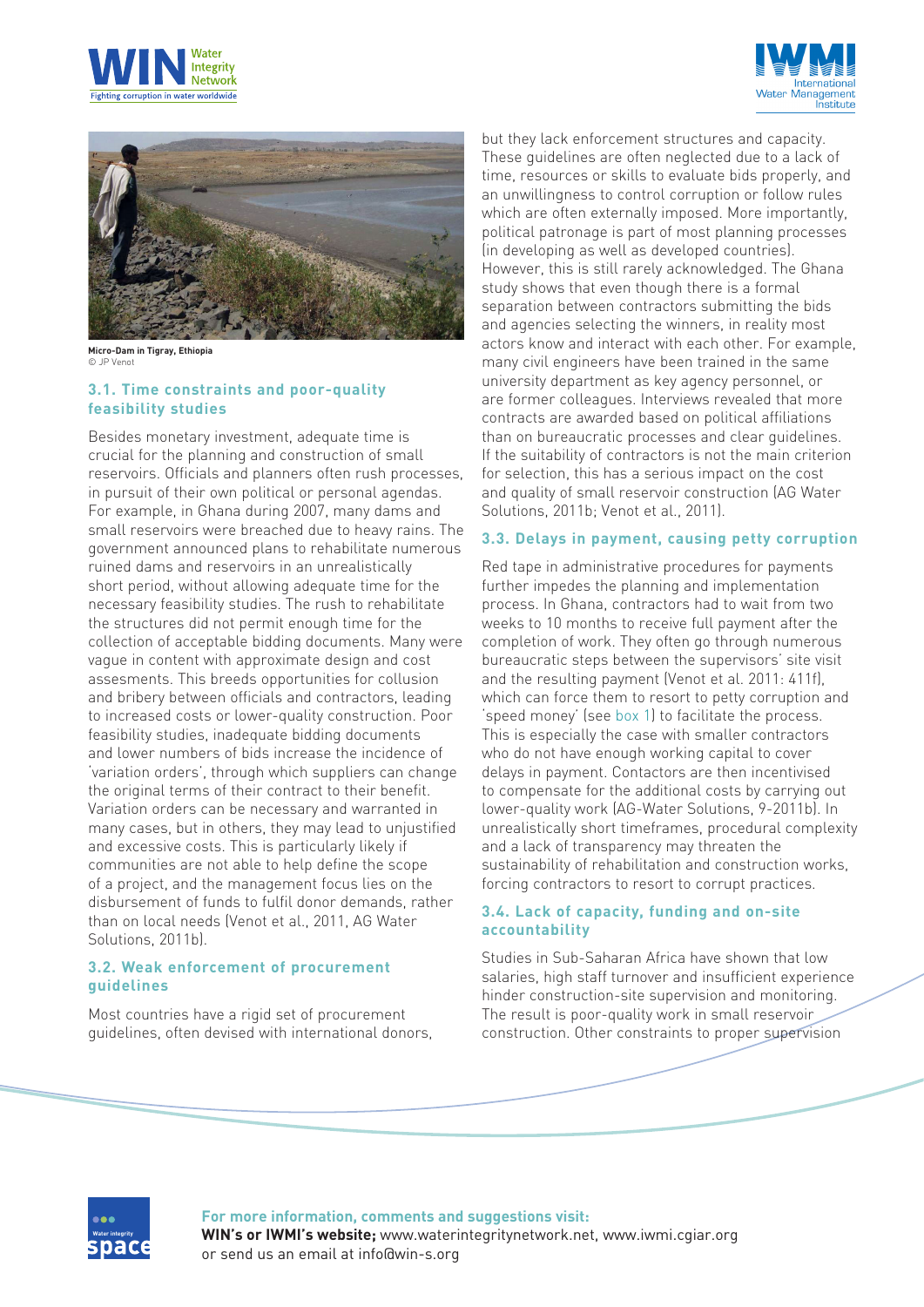



include lack of time, funds and other resources among programme staff. For example, in a local government office in Ghana, only one vehicle was available for five staff members to supervise up to 11 sites each. The non-availability of vehicles makes supervisors dependent on contractors to take them to inspect sites. This creates interdependence between contractors and supervisors, leading to a relationship often described as 'reciprocity' rather than corruption (Venot et al, 2011: 413). Even if on-site monitoring is included in the construction plan, in reality, most of these offices are not properly equipped with the staff and capacity to carry out their supervisory role.

#### **4. LESSONS LEARNT AND RECOMMENDATIONS**

This brief highlights the challenges that emerge during the planning processes for small reservoirs. These shortcomings can create incentives for corrupt practices, which result in excessive costs and poor performance by the reservoirs. However, these shortcomings can be mitigated if several issues are considered during the planning phase. The most important factor is that all parties acknowledge the complexity of the planning and construction process, owing to the multiple actors and various interests involved. Small reservoirs should be understood in their socio-political contexts and in relation to the multiple roles they play for local communities, municipalities, national governments and international donors.

#### **4.1. Lessons learnt – keep eyes open**

Many of the shortcomings in reservoir planning and construction emerge in situations in which corruption is accepted as a 'given practice' that cannot or should not be specifically targeted. Practices that are often described as 'corrupt' are standard in many places, and even make it possible to complete projects (AG Water Solutions 2011) – but at an inflated cost, producing poor-quality structures. Even though most project participants are aware of irregularities in payments, they adjust their working procedures to existing conditions, accepting false requirements as a structural precondition. Financial irregularities are accepted as the norm which people work around. They are often interpreted simply as the 'relaxing' of formal and institutional procedures. It is important to note that even through these breaches of integrity, it is through them that project get to be implemented. However, this happens at the expense of the most

vulnerable sections of society, who suffer most when deprived of adequate water supplies.

It is important to raise awareness of corruption as a problem in the planning cycle, and to highlight the detrimental effects and injustices it causes. Creating an environment in which it is possible to learn and talk about corruption is a first step towards preventing it.

#### **4.2. Lessons learnt - investment in time and beneficiaries**

To avoid corruption among the various actors and institutions involved in small reservoir construction, it is important to study and understand local contexts and specific social, political and cultural circumstances – as well as the different motivations and interests of stakeholders. For example, a study in Burkina Faso highlighted that during the decision-making process for water allocation, the local representatives of state agencies are actively involved, while marginalised people do not have the opportunity to raise their concerns, due to local politics and a lack of adequate skills and capacity (Sally et al, 2011). The planning phase of small reservoir projects, which is when stakeholder involvement is the most crucial, is usually kept short, which enables decisions to be taken by the few actors who play an influential role. Genuine involvement and participation of beneficiaries in decision-making processes, and the establishment and enforcement of accountability rules for users, are key drivers of anti-corruption efforts. This does not mean adopting a naive approach towards politics and conflicts within local communities, but instead finding innovative ways to engage with them. Many communities are often perceived as unable to contribute usefully, but their perceptions, knowledge and experience should be recognised as valuable, as they have traditional understanding and expertise of the situation on the ground.

It is important to acknowledge the complexity and confusion within the planning process. This requires the allocation of more time for the planning and negotiation phases, in order to build trust among all project participants. Organisational processes must ensure user participation in the design, decisionmaking, inspection and monitoring of small reservoir construction, to ensure accountability.